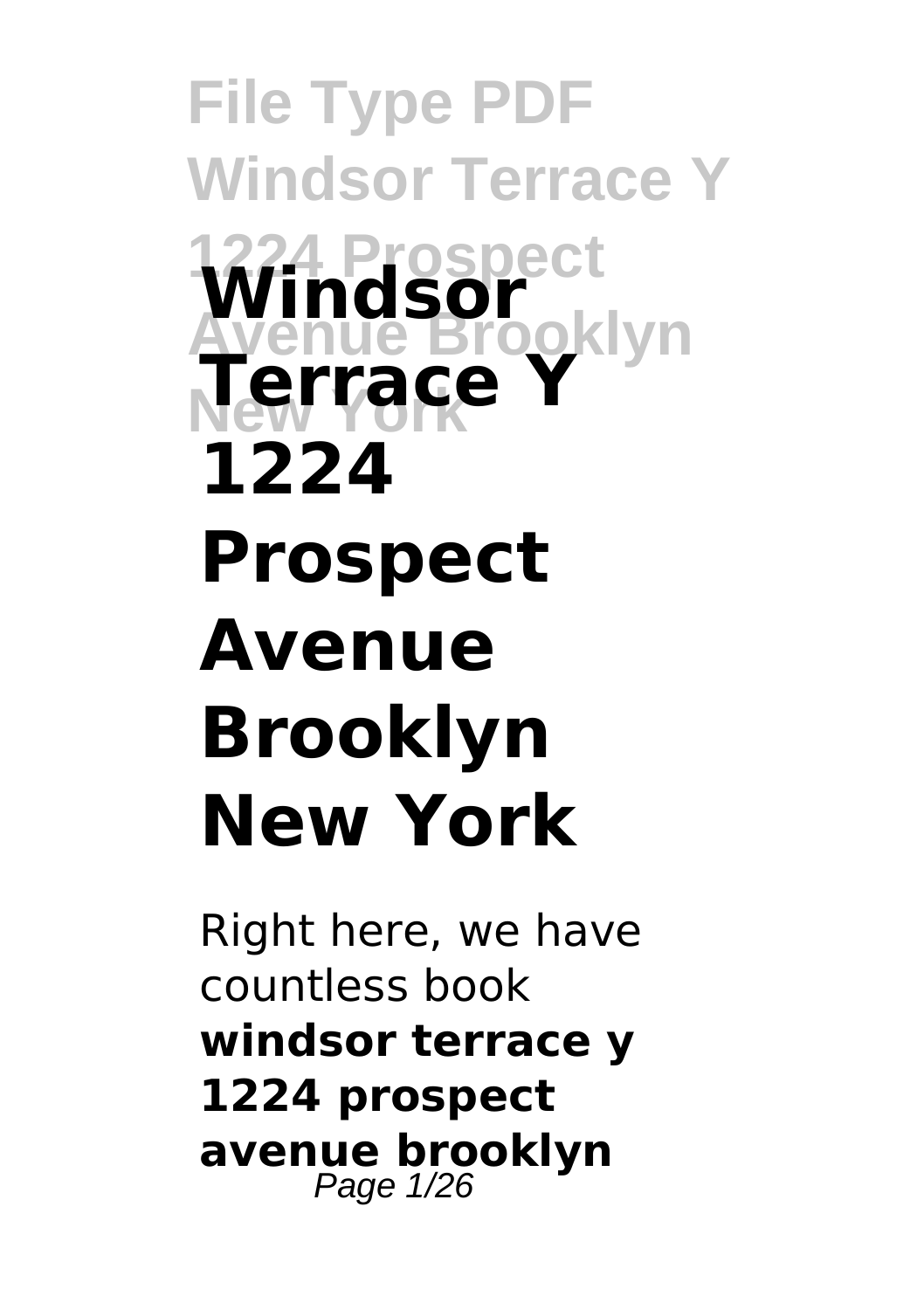**File Type PDF Windsor Terrace Y 1224 Prospect new york** and collections to check<sub>/n</sub> out. We additionally<br>allow variant types allow variant types and with type of the books to browse. The usual book, fiction, history, novel, scientific research, as without difficulty as various new sorts of books are readily easily reached here.

As this windsor terrace y 1224 prospect avenue brooklyn new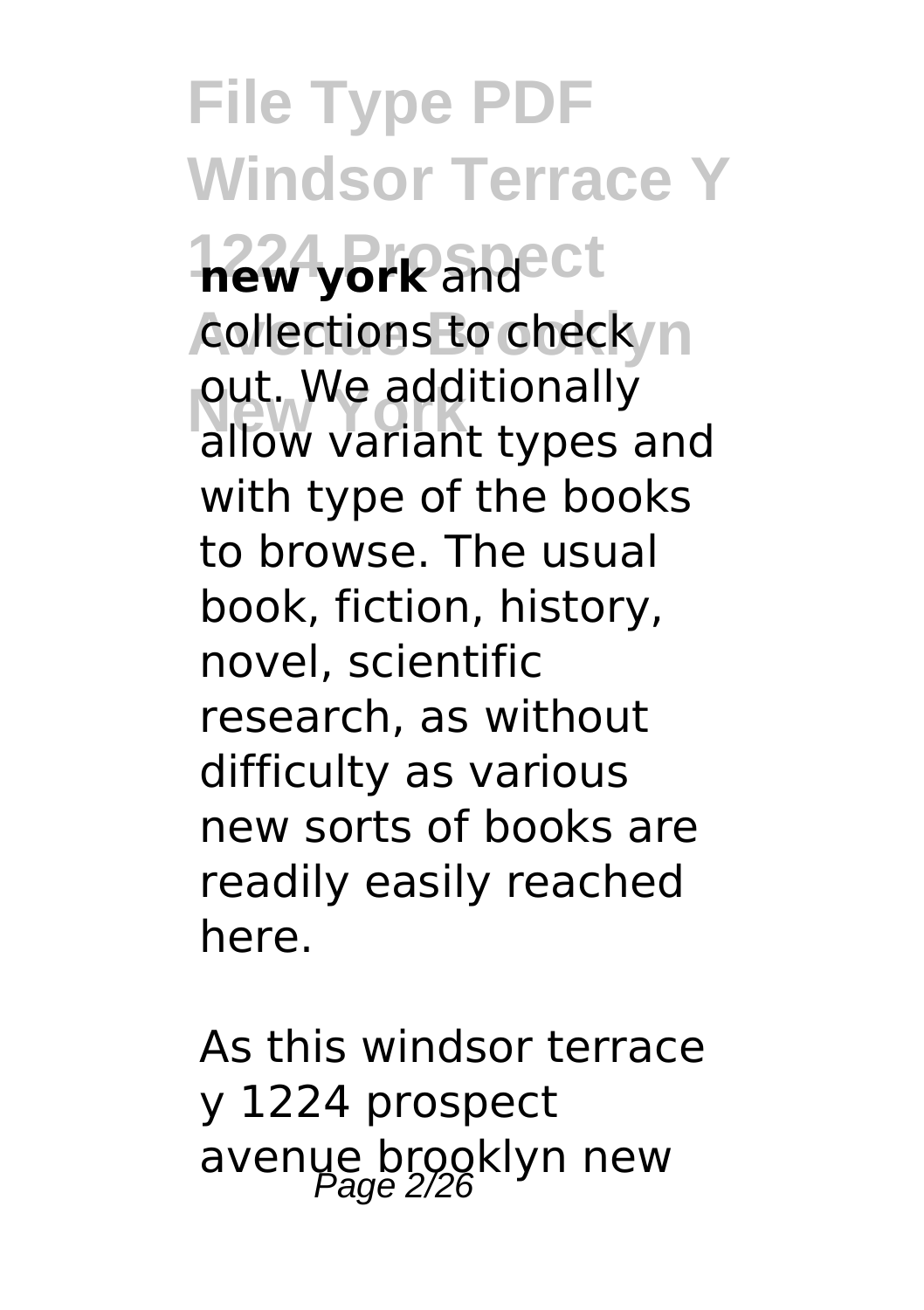# **File Type PDF Windsor Terrace Y**

**1224 Prospect** york, it ends taking place subconscious one or the ravored book<br>Windsor terrace y 1224 of the favored book prospect avenue brooklyn new york collections that we have. This is why you remain in the best website to see the incredible ebook to have.

Another site that isn't strictly for free books, Slideshare does offer a large amount of free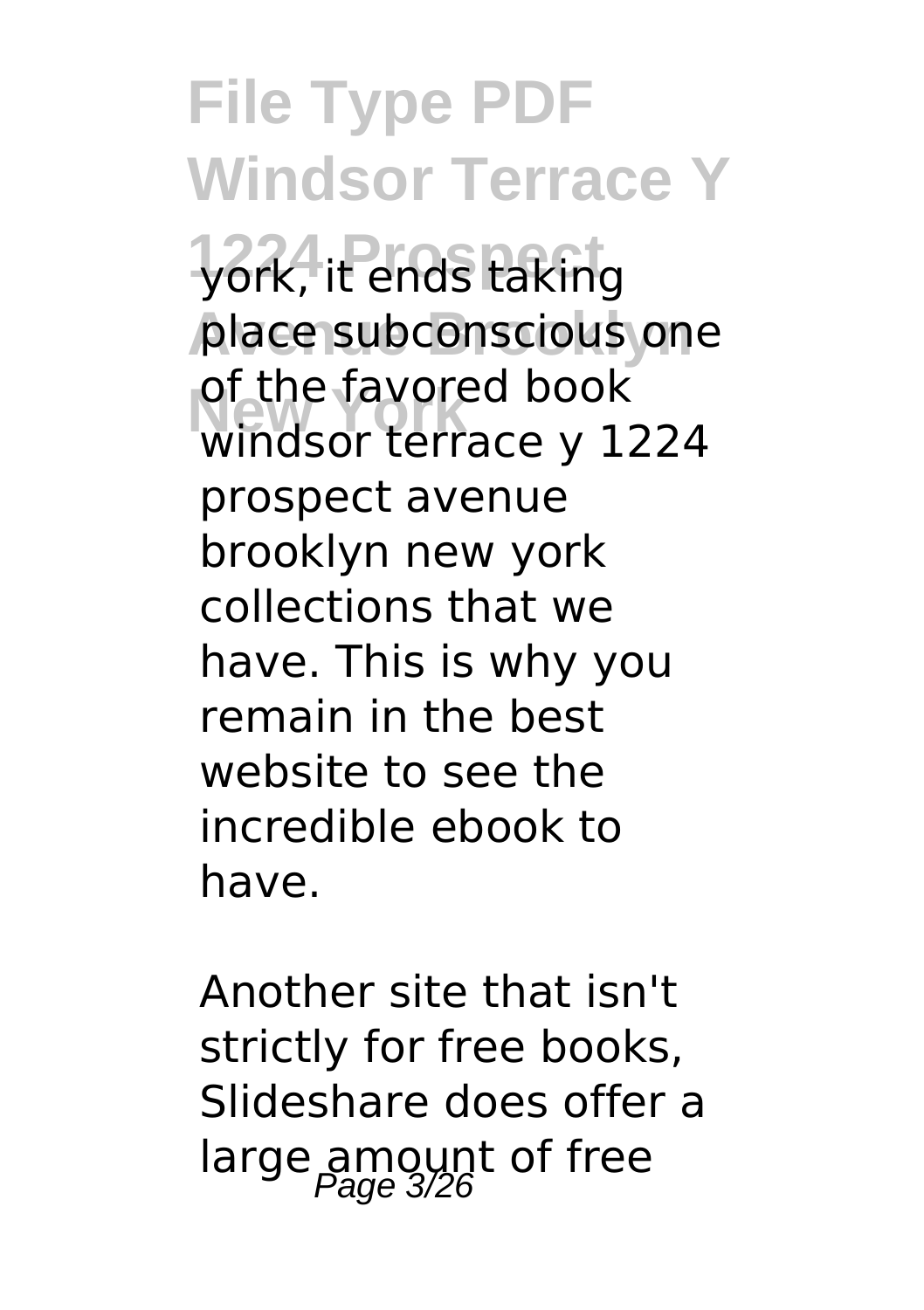**File Type PDF Windsor Terrace Y 1224 Prospect** content for you to *r*ead. It is an online yn **New York** can upload a digital forum where anyone presentation on any subject. Millions of people utilize SlideShare for research, sharing ideas, and learning about new technologies. SlideShare supports documents and PDF files, and all these are available for free download (after free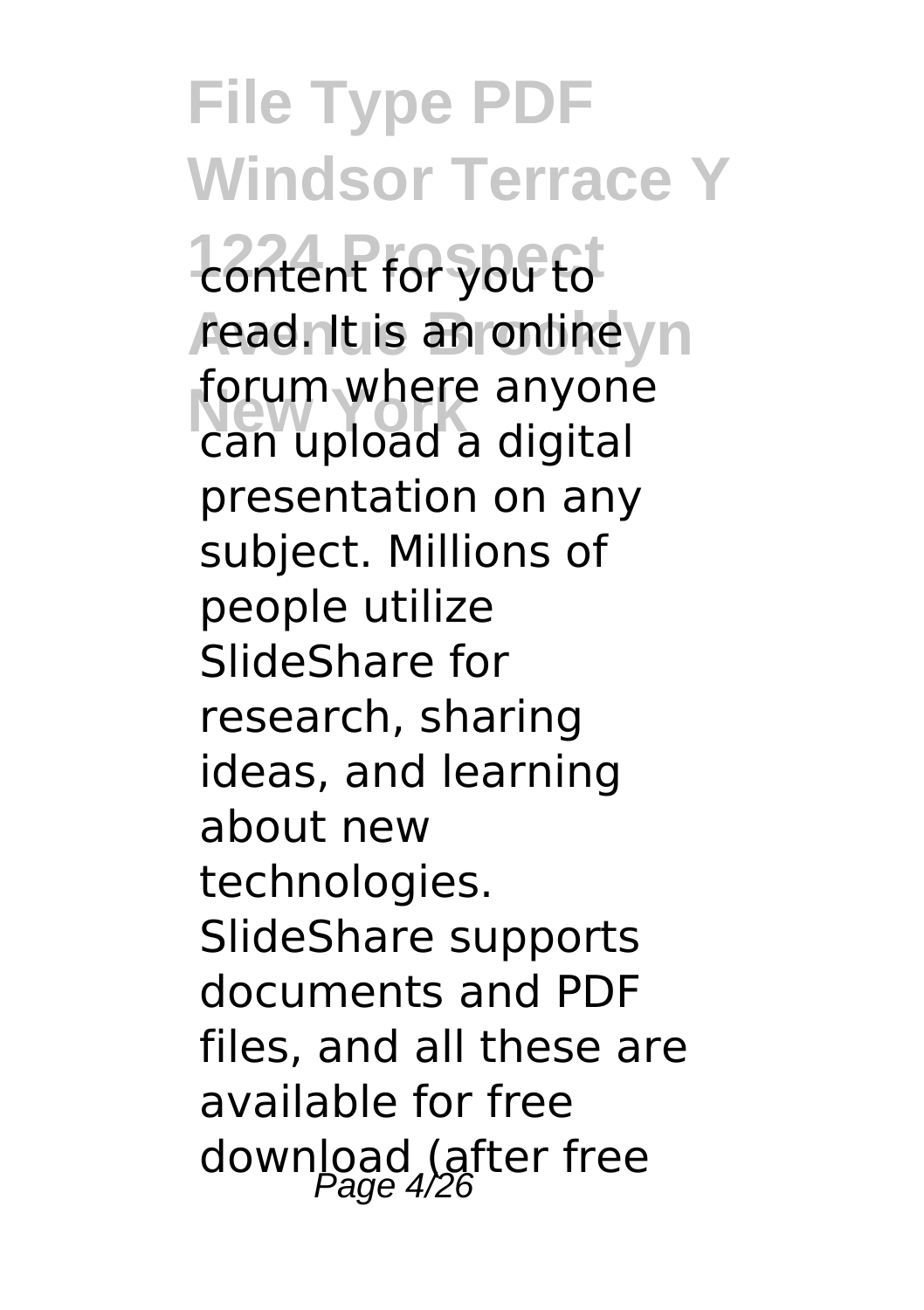**File Type PDF Windsor Terrace Y 1224 Prospect** registration). **Avenue Brooklyn New York 1224 Prospect Windsor Terrace Y** (718) 407-6377 · 1224 Prospect Ave Brooklyn, NY 11218

**JCC Brooklyn Windsor Terrace - Child Care & Day Care ...** Windsor Terrace 1224 Prospect Ave Brooklyn, NY 11218 (718) 407-6377 windsor@jccbrooklyn.org. North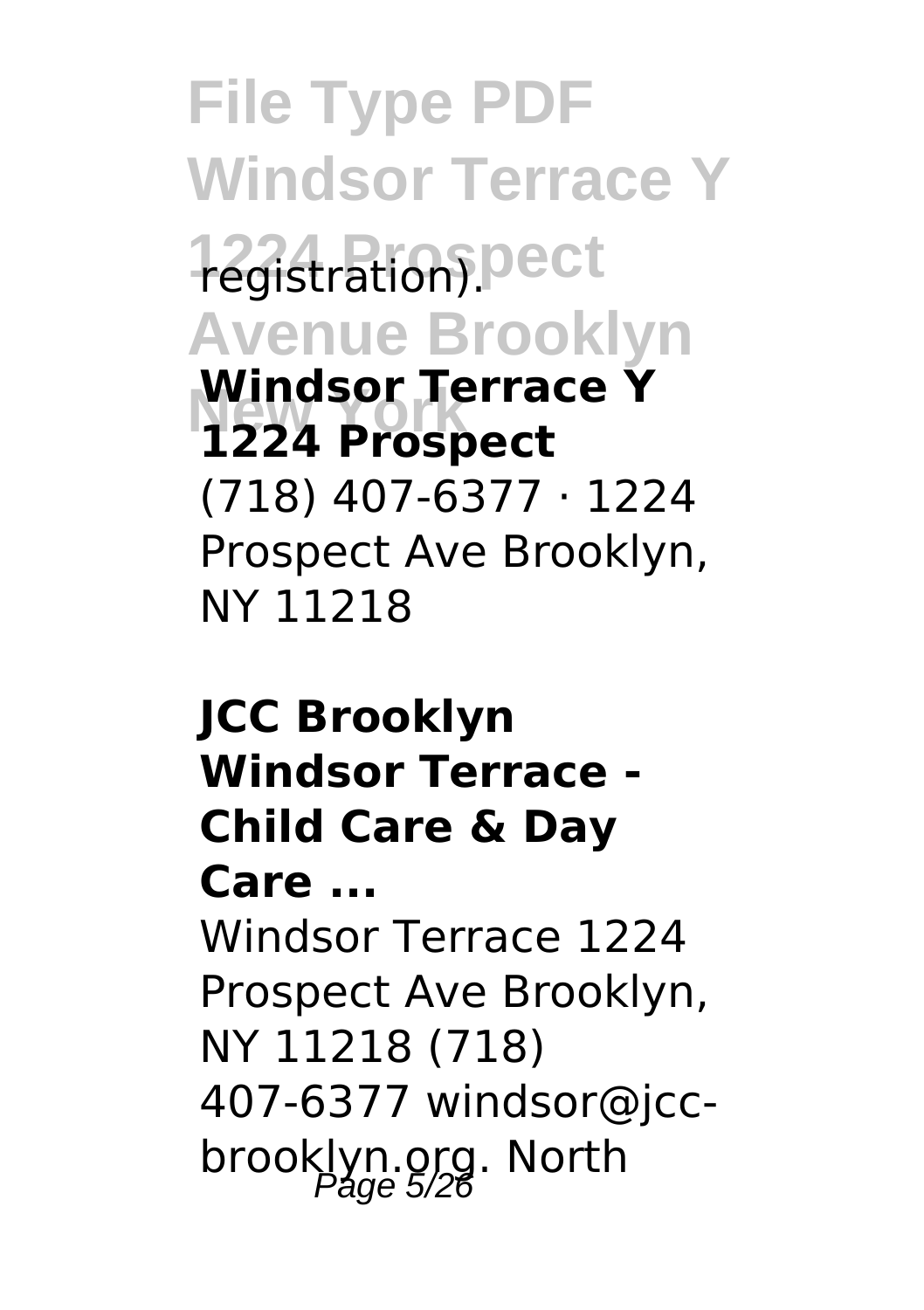**File Type PDF Windsor Terrace Y** Williamsburg 14 Hope **Atreet Brooklyn, NYyn New York** williamsburg@jcc-11211 (718) 407-6388 brooklyn.org ©2020 Kings Bay Y ...

#### **Homepage - JCC Brooklyn Windsor Terrace**

JCC Brooklyn Windsor Terrace 1224 Prospect Ave Brooklyn NY 11218. 5 Reviews (718) 407-6377 Website. Menu & Reservations Make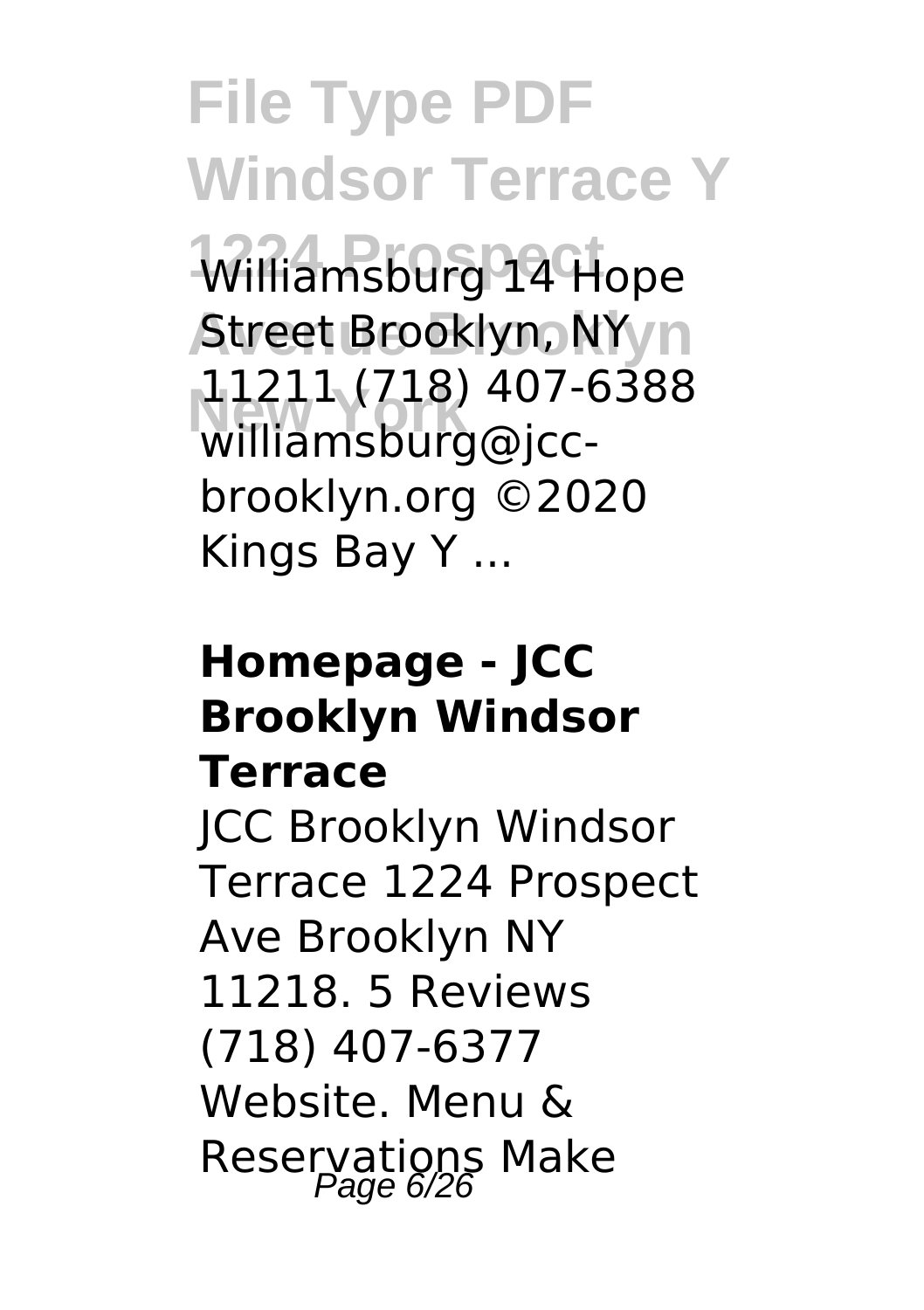**File Type PDF Windsor Terrace Y**

Reservations<sup>9</sup> Order **Avenue Brooklyn** Online Tickets Tickets See Avaliability<br>Directions {{::location. See Availability tagLine.value.text}} Sponsored Topics. Opening Hours. Mon: 8am-6pm ...

**JCC Brooklyn Windsor Terrace 1224 Prospect Ave Brooklyn ...** Windsor Terrace's newest luxury condominium building. Stunning  $1$  and 2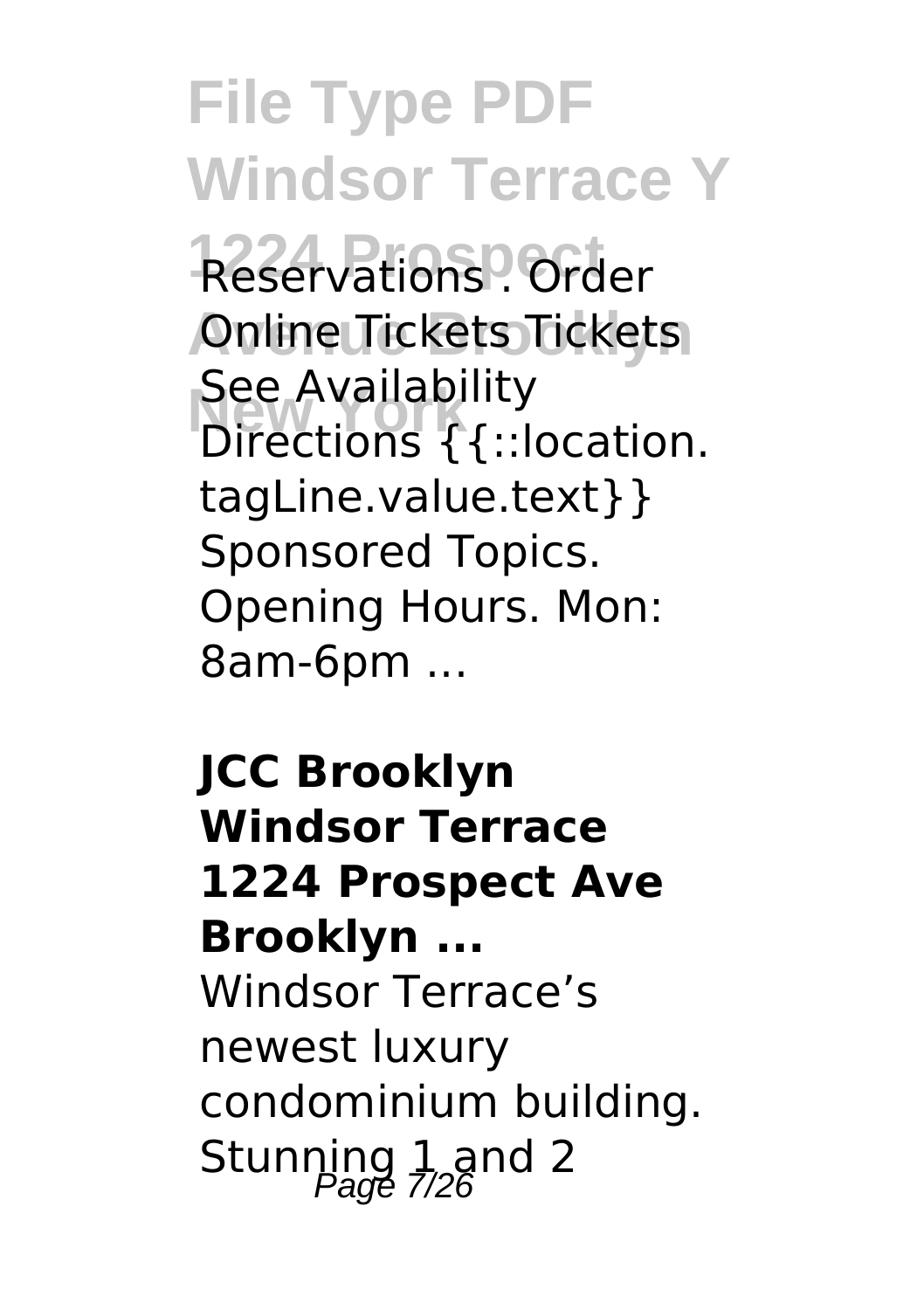# **File Type PDF Windsor Terrace Y**

**bedroom condos, all** with private deck lyn outdoor space, reatu<br>sumptuous kitchens, outdoor space, feature elegant baths and great layouts. Oversized windows and high ceilings ensure all are airy and filled with light.

## **The Vanderbilt at 1224 Prospect Ave. in Windsor Terrace**

**...**

Brown Harris Stevens: Luxury Residential Real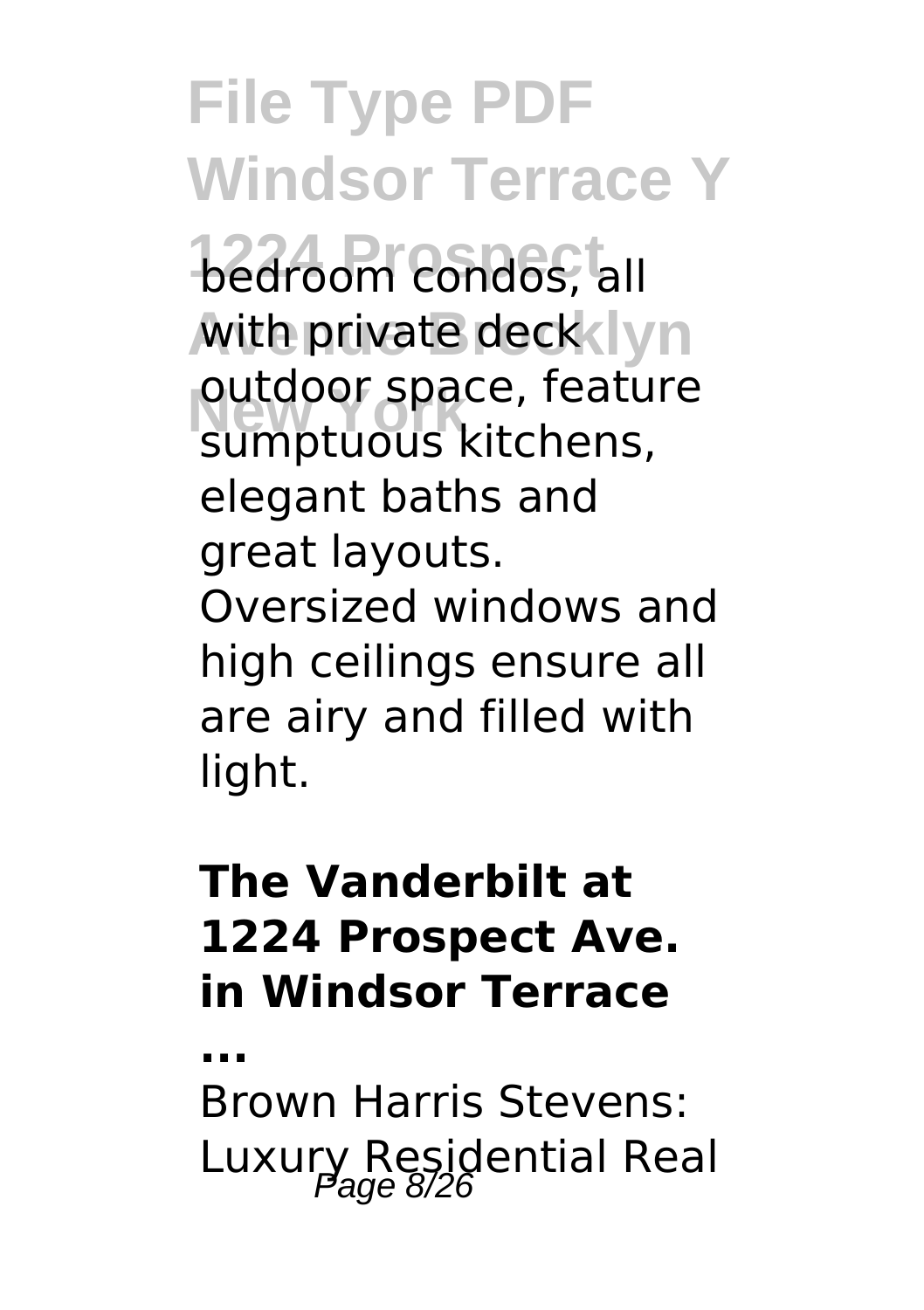**File Type PDF Windsor Terrace Y 1224 Prospect AROSPECT AVEOKLYN New York** York - \$3,200 - Windsor Terrace, New <h3>1224 Prospect Ave, Windsor Terrace, New York</h3> \*\* Large, Bright 2BD with Two Balconies, Modern Kitchen with Dishwasher and Through-Wall AC's in an Elevator Building with Laundry, Storage and Rooftop Terrace \*\*This beautifully laid out 2BD apartment is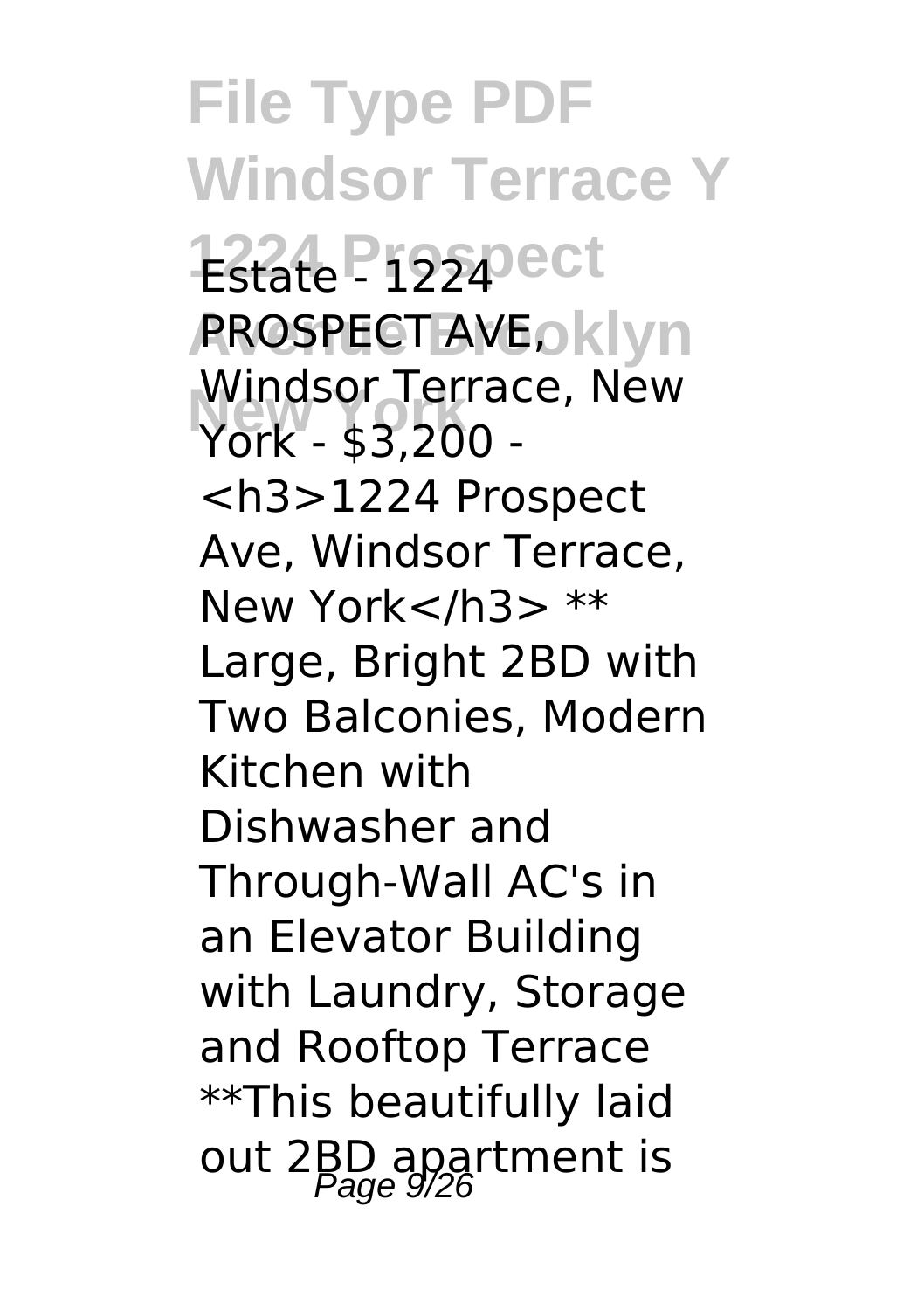**File Type PDF Windsor Terrace Y 1224 Prospect** truly a home. **Avenue Brooklyn New York Windsor Terrace, 1224 Prospect Ave, New York - \$3,200 ...** The Kings Bay Y at Windsor Terrace is a community center dedicated to enhancing the lives of the existing community through quality educational, cultural, social and artistic programs. We are affiliated with the Kings Bay YM-YWHA (located in Sheepshead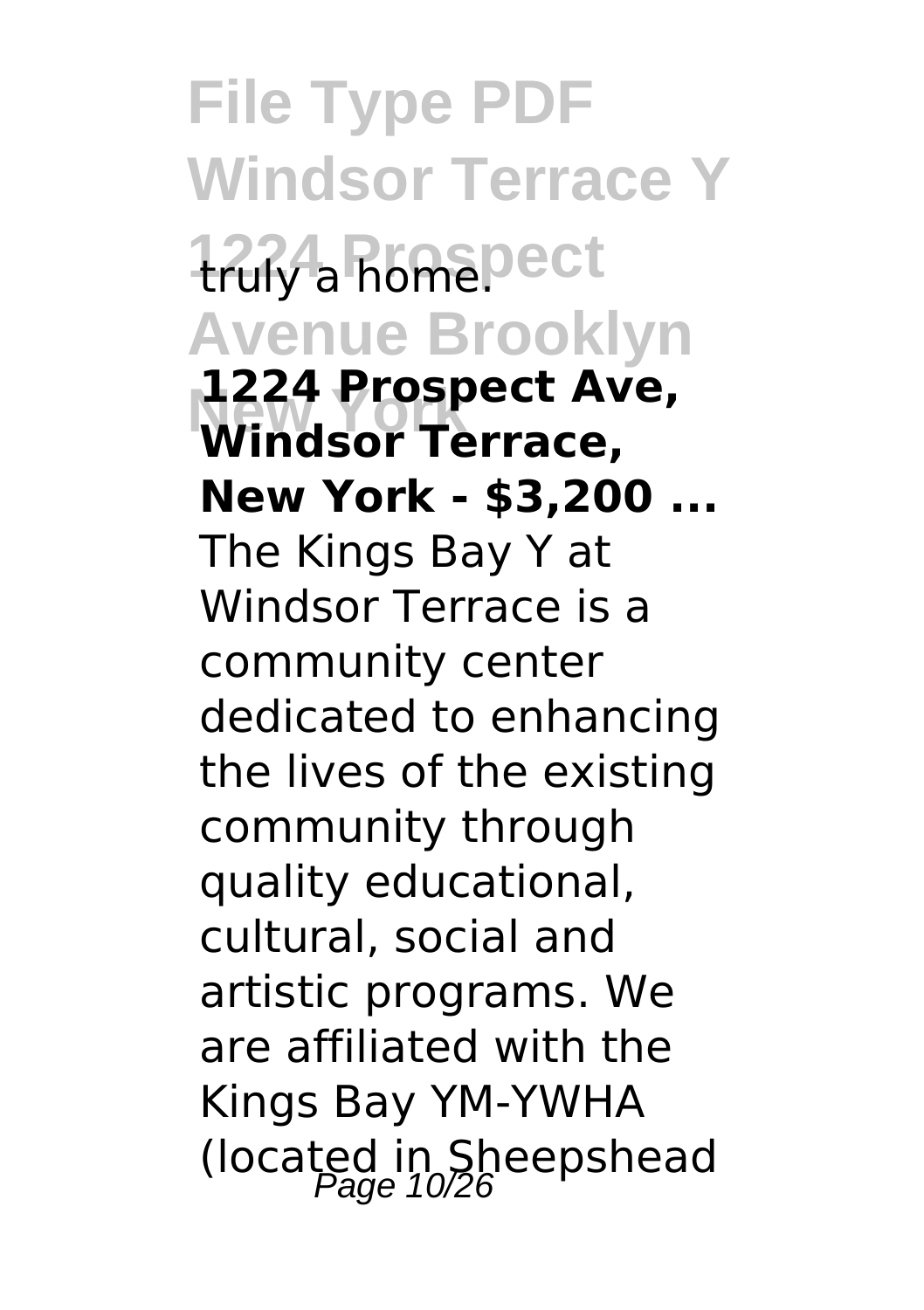**File Type PDF Windsor Terrace Y 1224 Prospect** Bay), the largest multiservice agency in the area, serving the entire<br>South Brooklyn South Brooklyn community.

### **Kings Bay Y at Windsor Terrace - Care.com Brooklyn, NY**

1224 Prospect Avenue, Brooklyn, NY 11218 718-407-6377 718-407-6377 | Company Website. ... NY / Kings Bay Y at Windsor Terrace. Join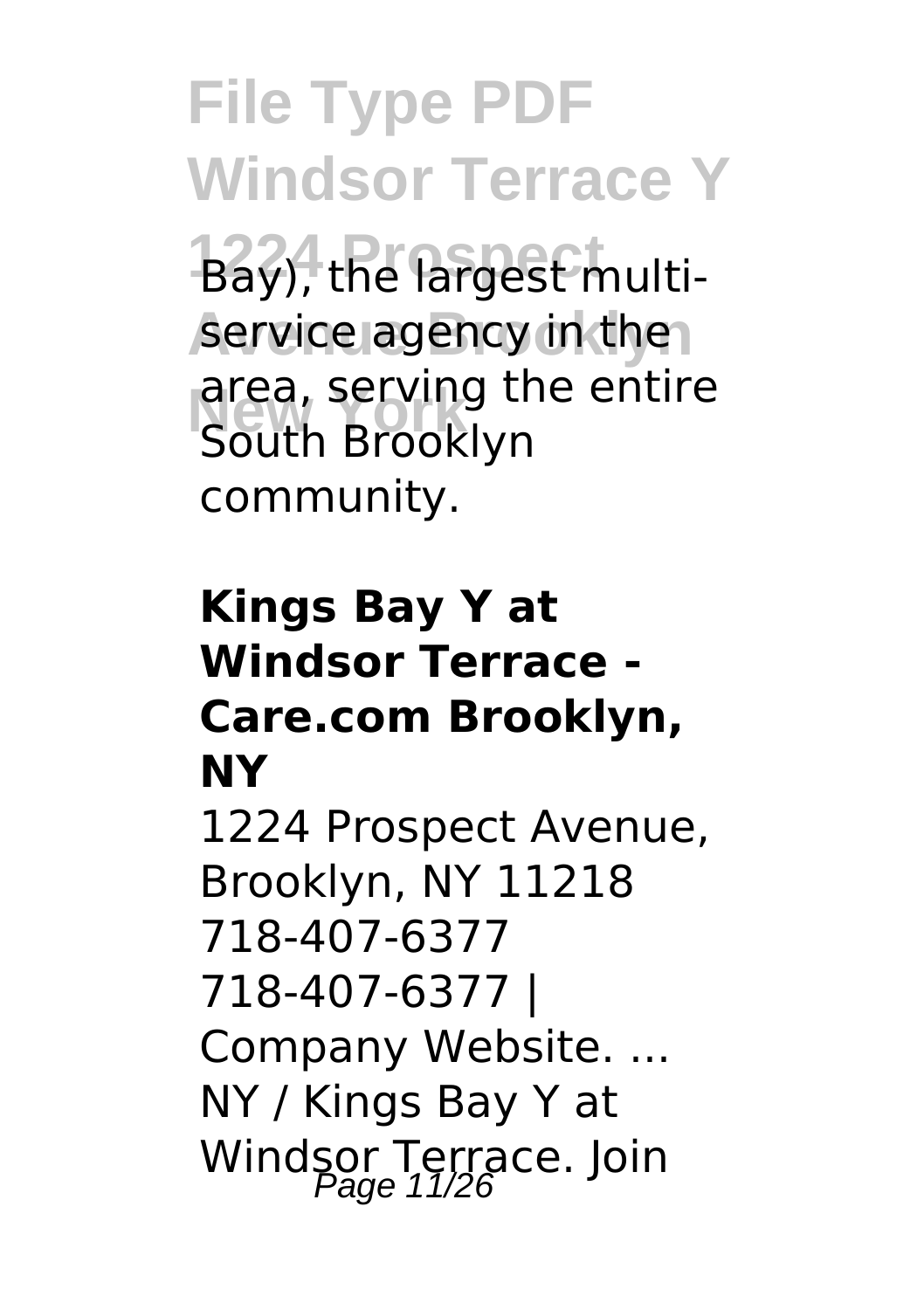**File Type PDF Windsor Terrace Y** free today. Sign up **how! It only takes a**/n **New York** I'd like to... Find care few minutes. Let's go. Apply to care jobs Who needs care? My kids My parents My pets My household.

### **Kings Bay Y at Windsor Terrace - Care.com Brooklyn, NY** Our Windsor Terrace space serves the Kensington, Park Slope,

South Slope, North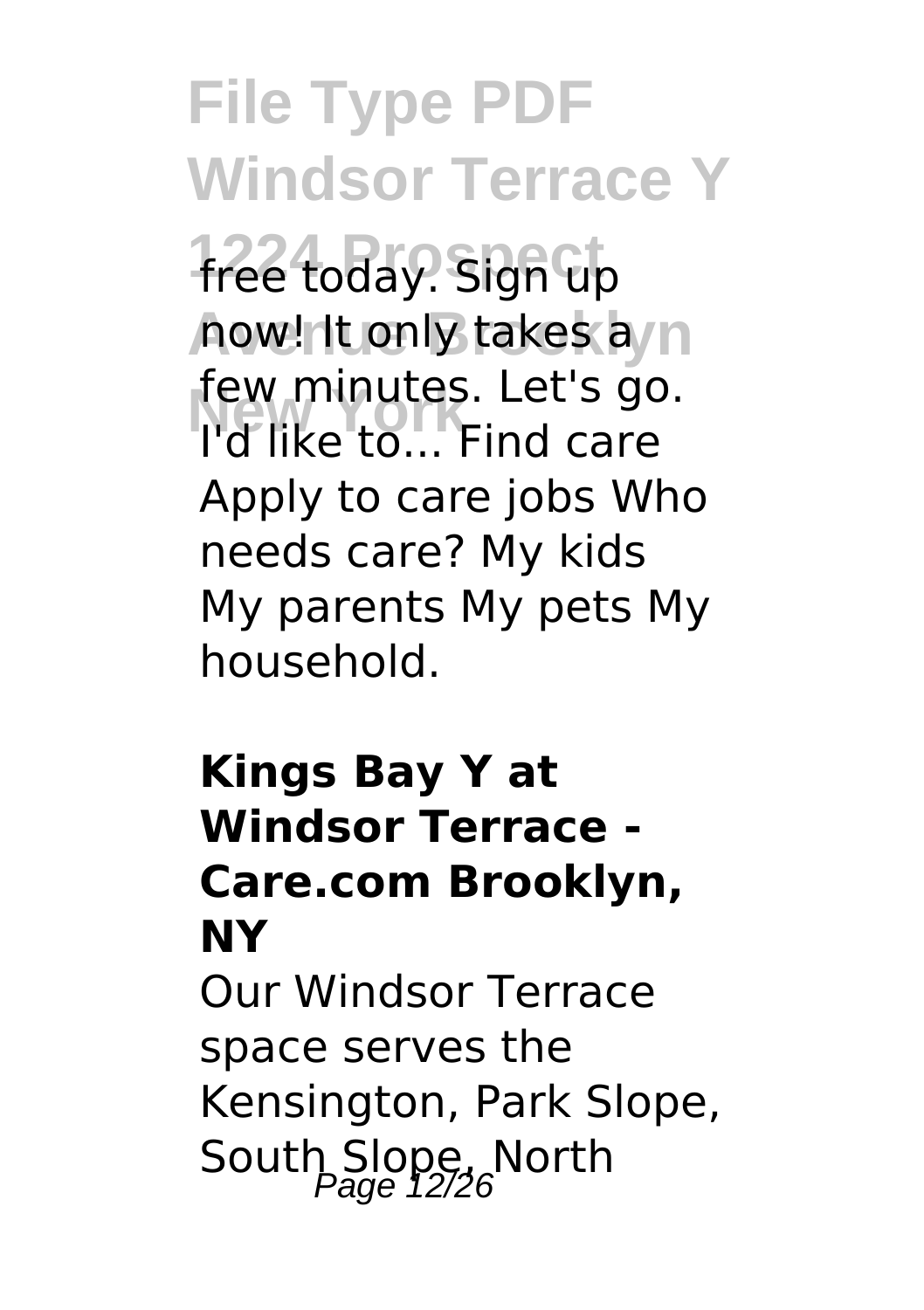**File Type PDF Windsor Terrace Y 1224** Slope, Ditmas Park and **Mindsor Terrace klyn New York** Brooklyn with quality communities of programs for adults and children. JCC Brooklyn Windsor Terrace, 1224 Prospect Ave, Brooklyn, NY (2020)

**JCC Brooklyn Windsor Terrace, 1224 Prospect Ave, Brooklyn ...** The Details About 1224 Prospect Avenue, #3A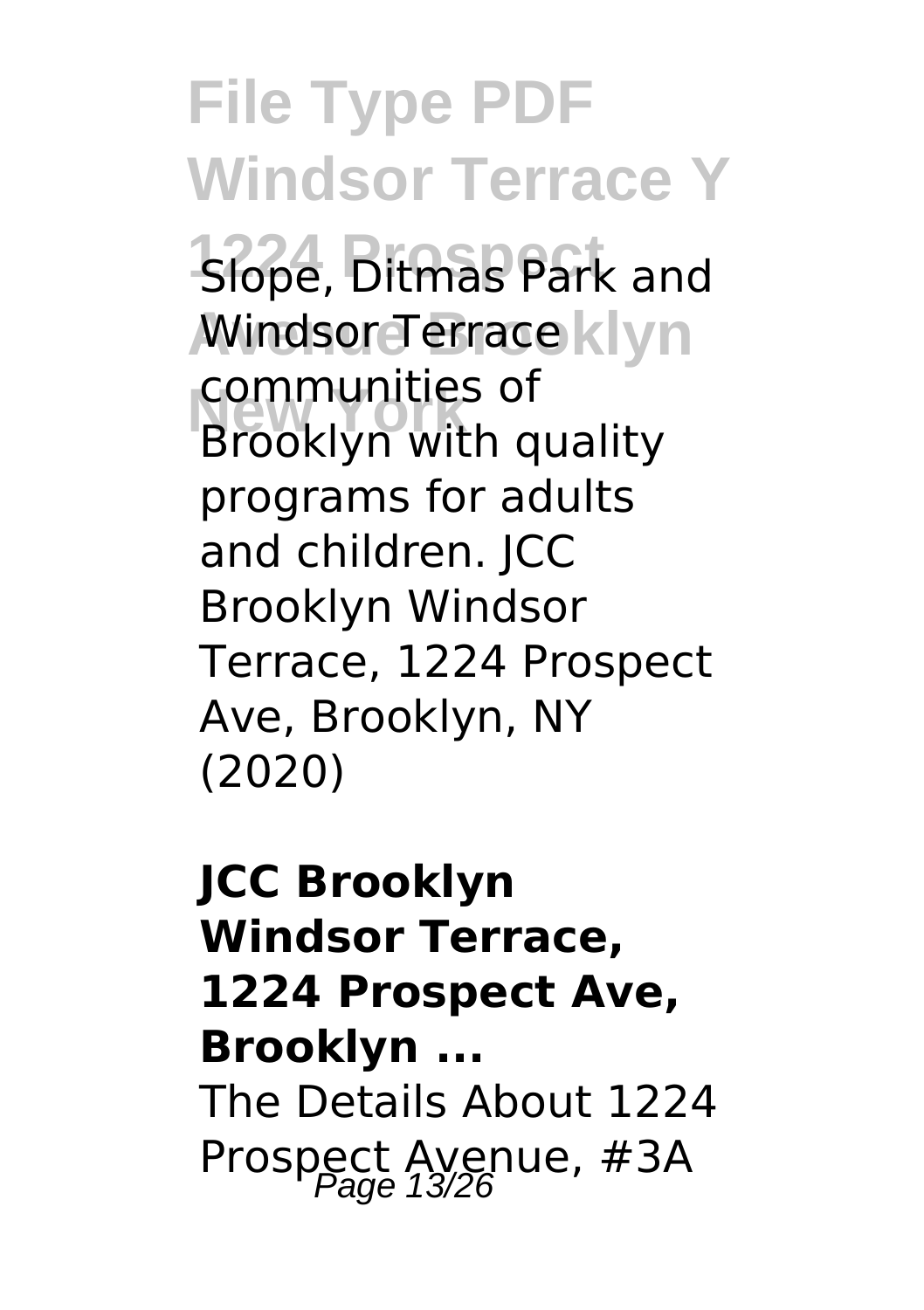**File Type PDF Windsor Terrace Y 1224 Prospect** \*\* Large, Bright 2BD with Two Balconies, n **New York** Dishwasher and Modern Kitchen with Through-Wall AC's in an Elevator Building with Laundry, Storage and Rooftop Terrace \*\* This beautifully laid out 2BD apartment is truly a home.

## **1224 Prospect Avenue 3 A | New York City Property for Rent ...** Prospect Medical's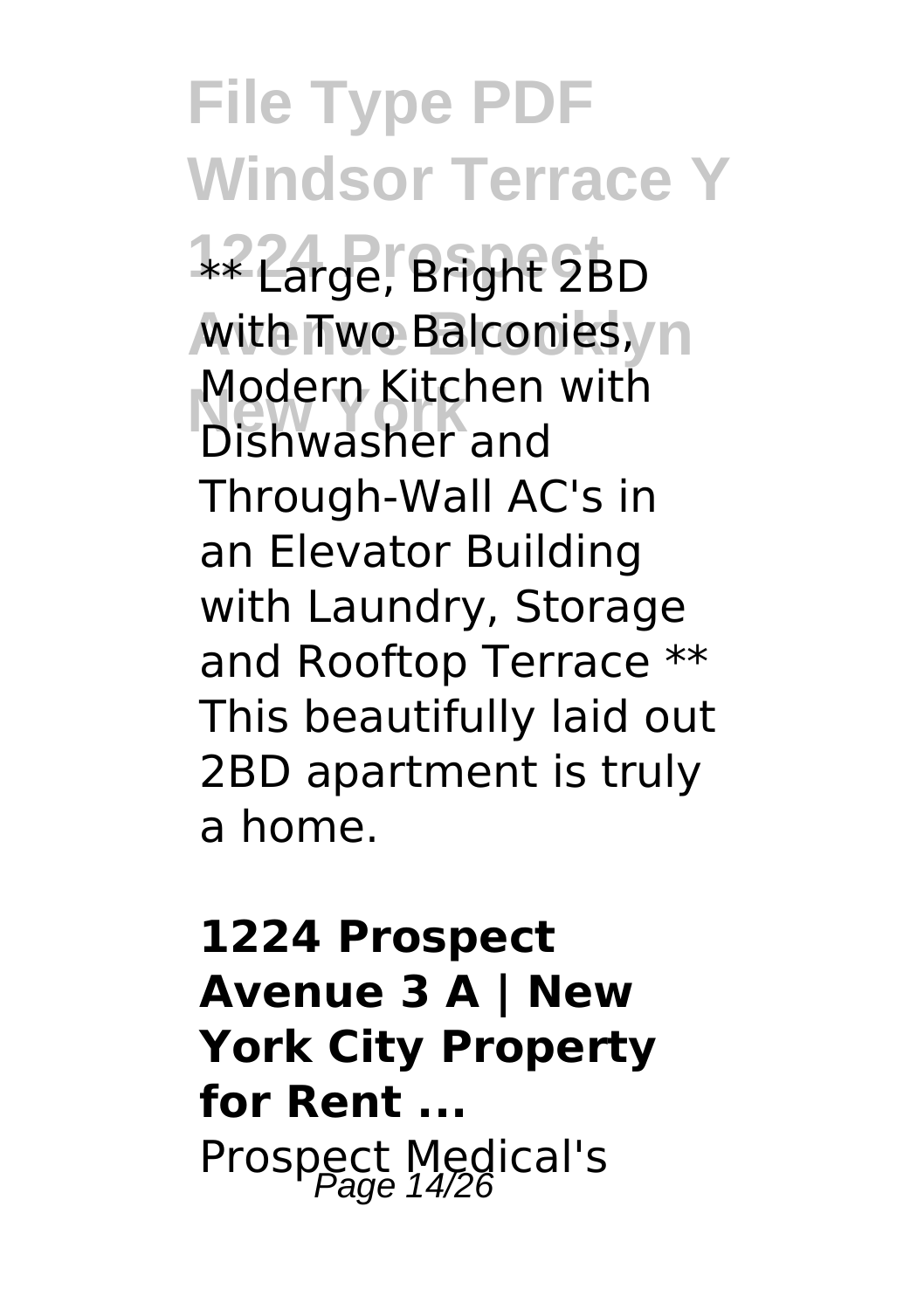**File Type PDF Windsor Terrace Y** provider network is a combination of primary care and specialty<br>physicians, urgent care care and specialty centers, hospitals and other healthcare providers that work together to provide our members with quality, accessible healthcare in Orange, Los Angeles, Riverside and San Bernardino counties.

**Prospect Medical Group, an Independent** Page 15/26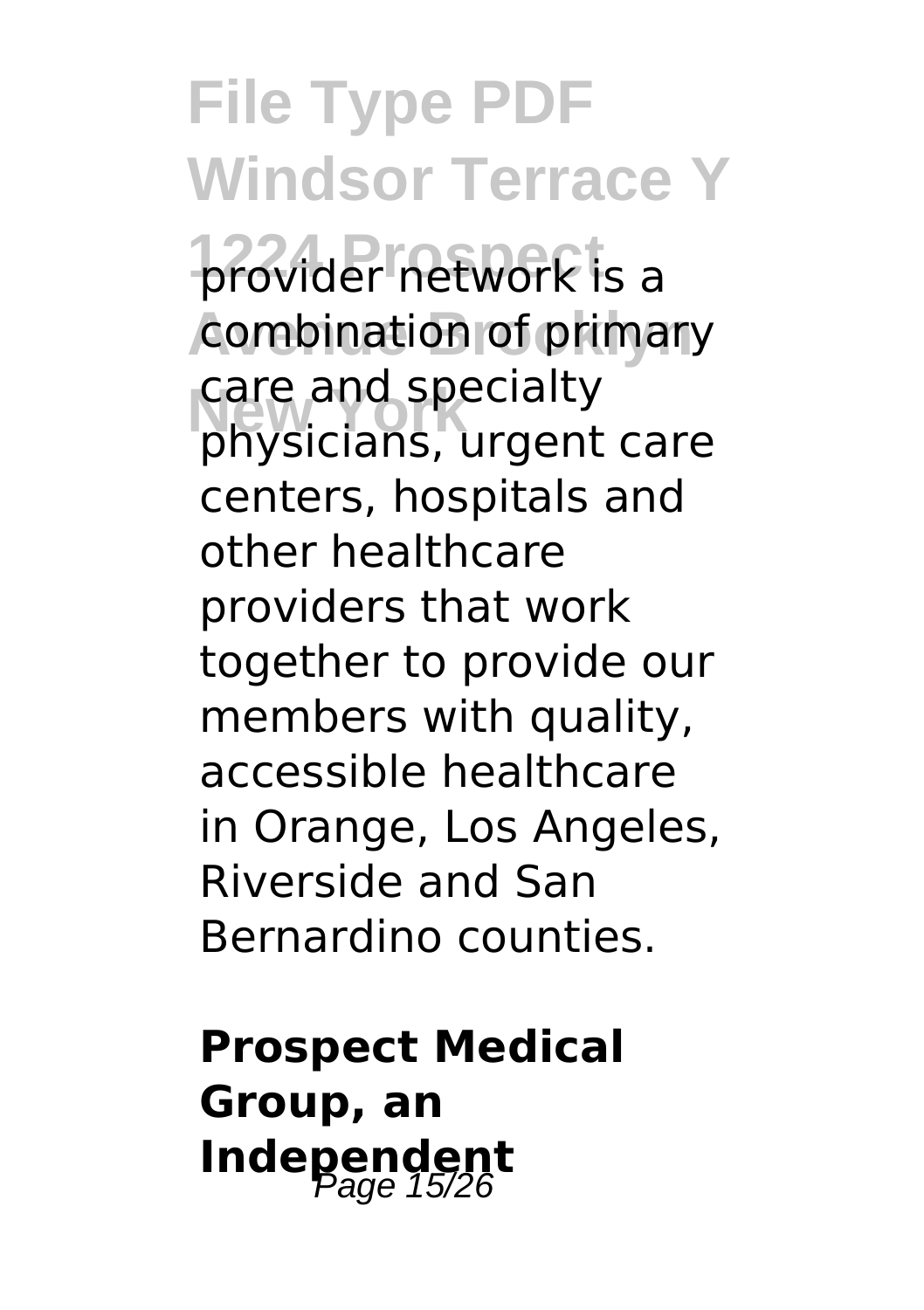**File Type PDF Windsor Terrace Y 1224 Prospect Physician Assocation** About 1224 Prospectn **New York** 11218 \*\* Large, Bright Ave Brooklyn, NY 2BD with Two Balconies, Modern Kitchen with Dishwasher and Through-Wall AC's in an Elevator Building with Laundry, Storage and Rooftop Terrace \*\*This beautifully laid out 2BD apartment is truly a home.

## **1224 Prospect Ave** Page 16/26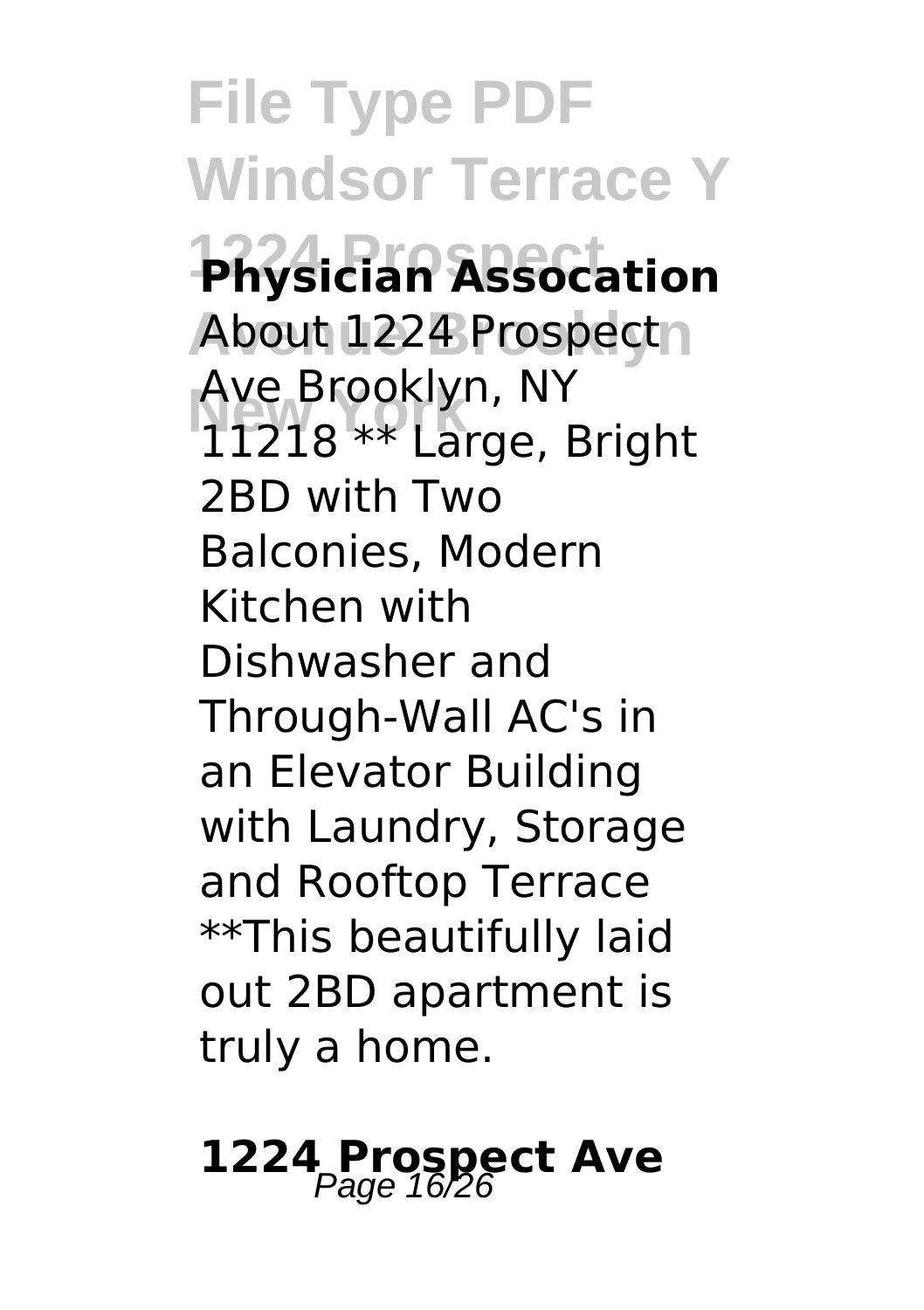**File Type PDF Windsor Terrace Y 1224 Prospect Unit 2A, Brooklyn, AY 11218 - Condo**/n **New York for ...** Built in 2010, The Vanderbilt consists of 4 floors, made up of 9 apartments, 0 of which are currently for sale, and 3 are available for rent. Located in Brooklyn's Windsor Terrace neighborhood,...

**Brooklyn - 1224 Prospect Avenue - NYTimes**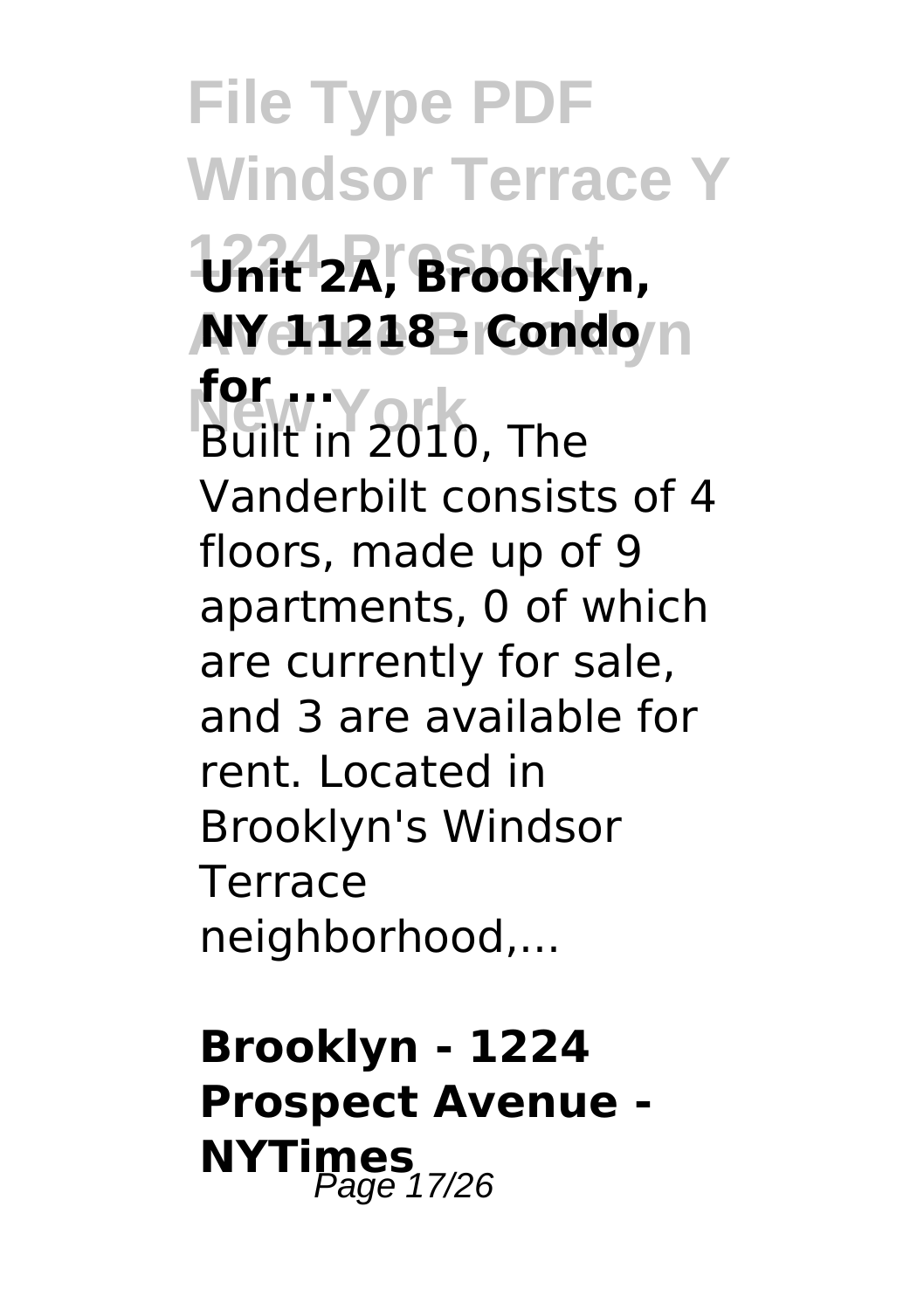**File Type PDF Windsor Terrace Y 1224 Prospect** Zestimate® Home *N***alue: \$887,219.klyn New York** property. Was Vacant corner (SW) approved for 11 2 and 3 bedroom units with 12 parking spots. The plan expired. Huge potential. Extremely safe neighborhood. Near transportation. Blding dimensions: 83 ft x 65 ft. Lot dimenstions: 105.67 ft x 83.42 ft. Building SF 10,790, Other SF 10,790. Lot SF 7887.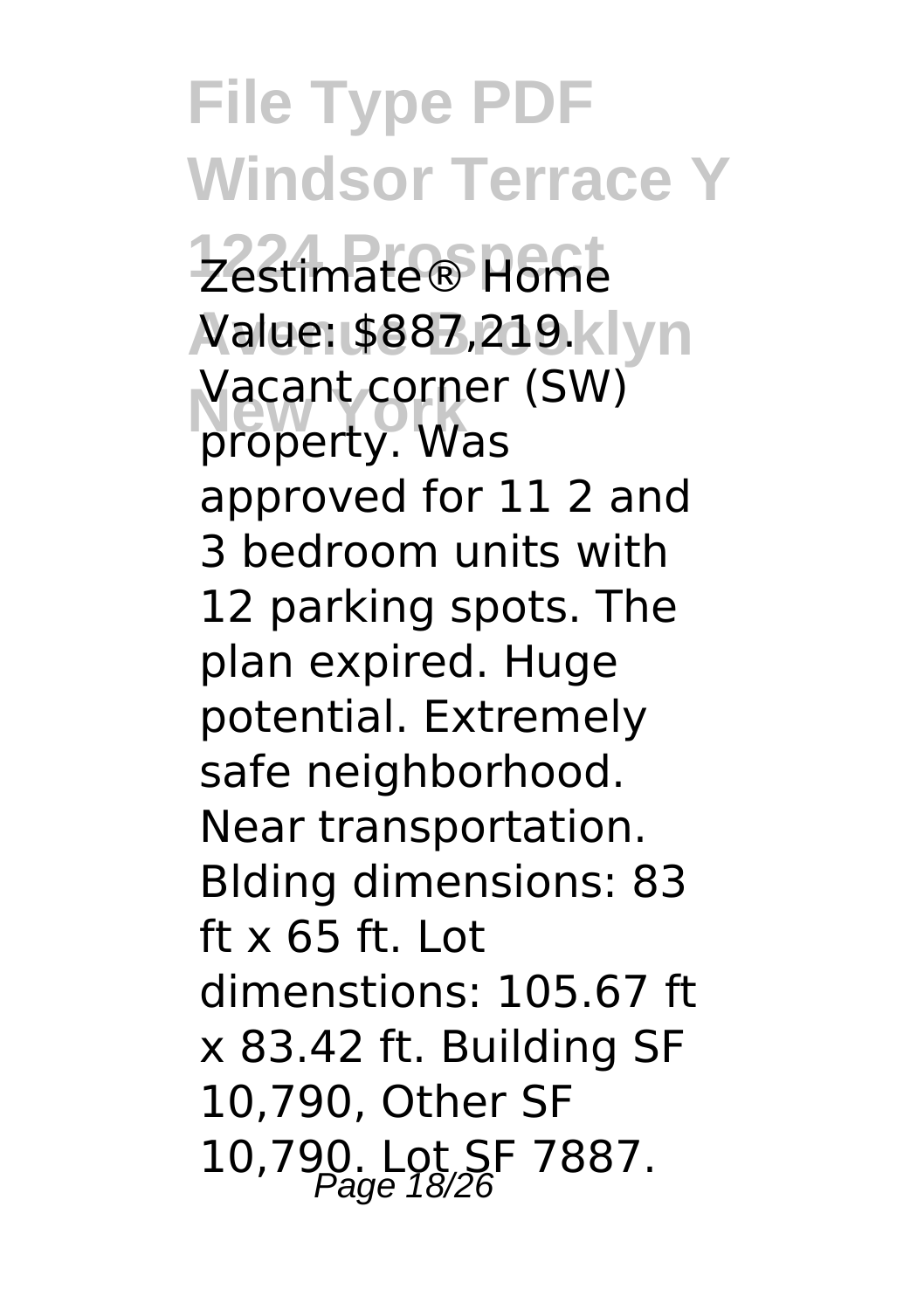**File Type PDF Windsor Terrace Y 1224 Prospect** FAR as built: 1.37, Max **allowed FAR 1.35. SFn New York** over FAR 157 ...

### **1224 Prospect Ave, Brooklyn, NY 11218 | Zillow**

The Details About 1224 Prospect Avenue #2A \*\* Large, Bright 2BD with Two Balconies, Modern Kitchen with Dishwasher and Through-Wall AC's in an Elevator Building with Laundry, Storage and Rooftop Terrace  $**$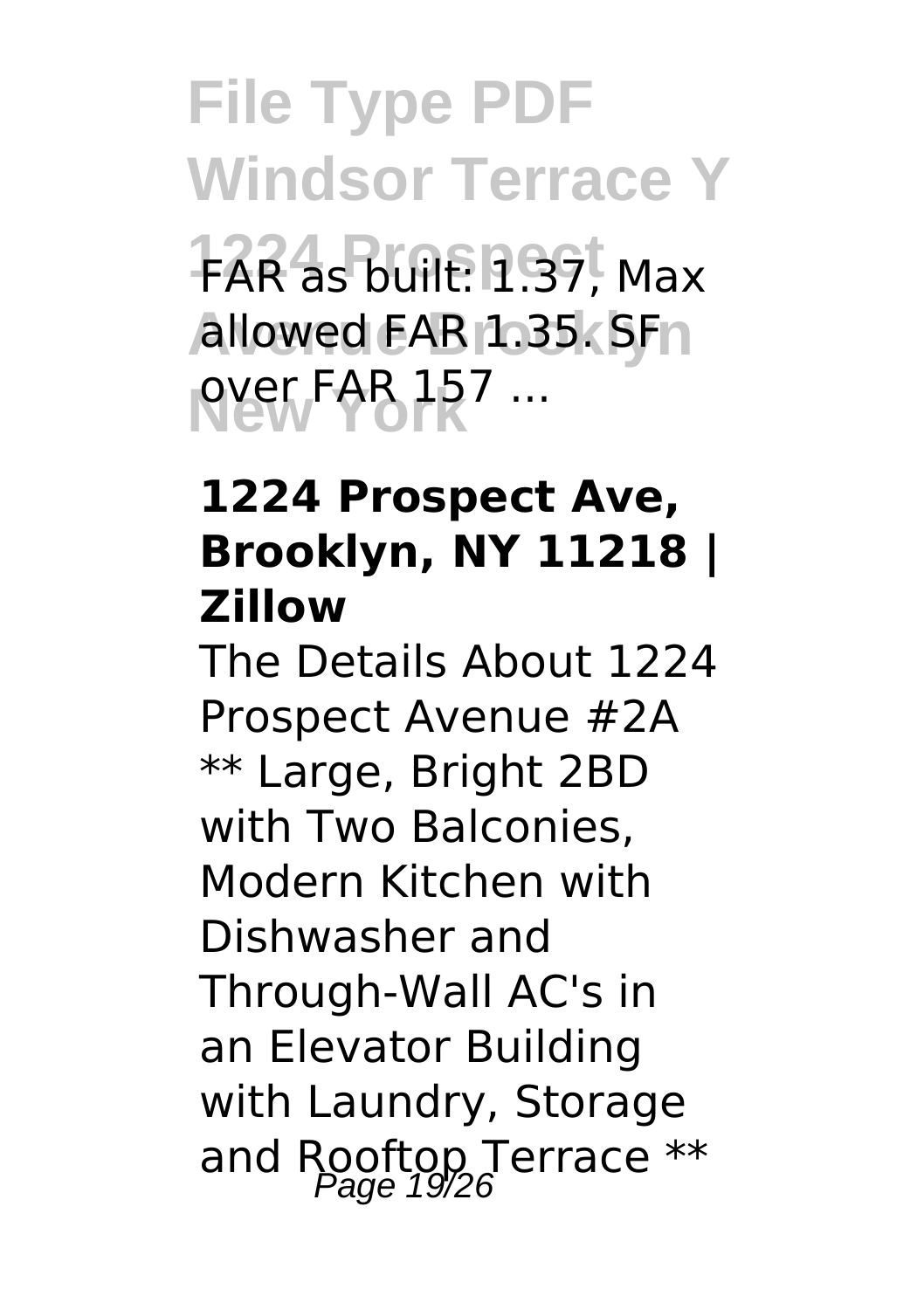**File Type PDF Windsor Terrace Y This beautifully laid out Avenue Brooklyn** 2BD apartment is truly **New York** a home.

### **1224 Prospect Avenue 2 A | New York City Property for Rent ...**

1224 Prospect Avenue, Unit 2A is available for rent in Windsor Terrace, Brooklyn, NY 11218. This property was listed on September 1, 2019 by The Corcoran Group at \$3,200. This listing's<br>Page 20/26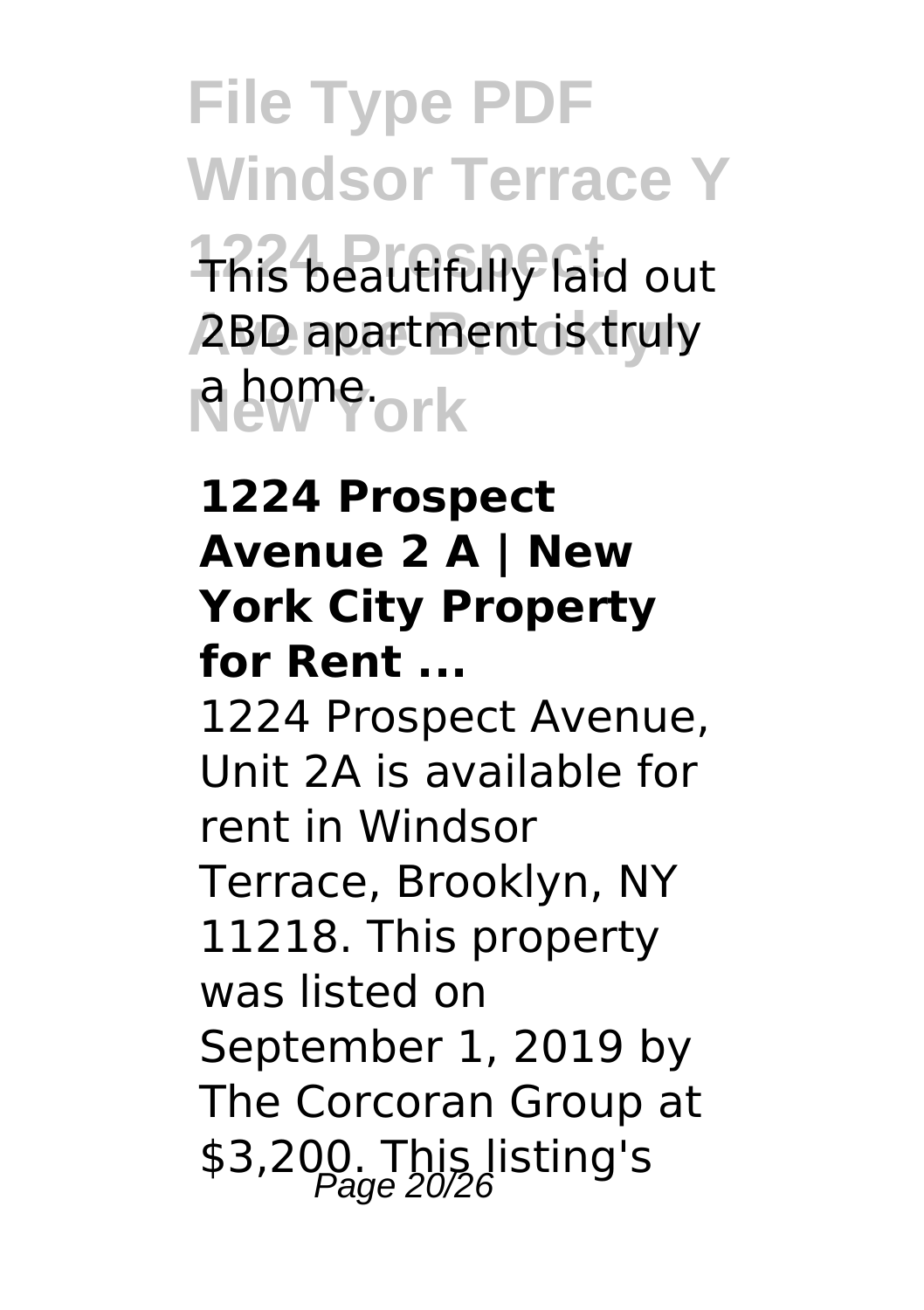**File Type PDF Windsor Terrace Y** school district is Nyc **,Geog District #15** -lyn **New York** schools include Jhs 88 Brooklyn. Nearby Peter Rouget, P.S. 146 and Brooklyn High School of the Arts. 1224 Prospect Avenue, Unit 2A is a 2-bed, 1-bath, 750 sqft a property built in 2012.

## **1224 Prospect Avenue, Unit 2A, Brooklyn, NY 11218 | Compass** Windsor Terrace 1224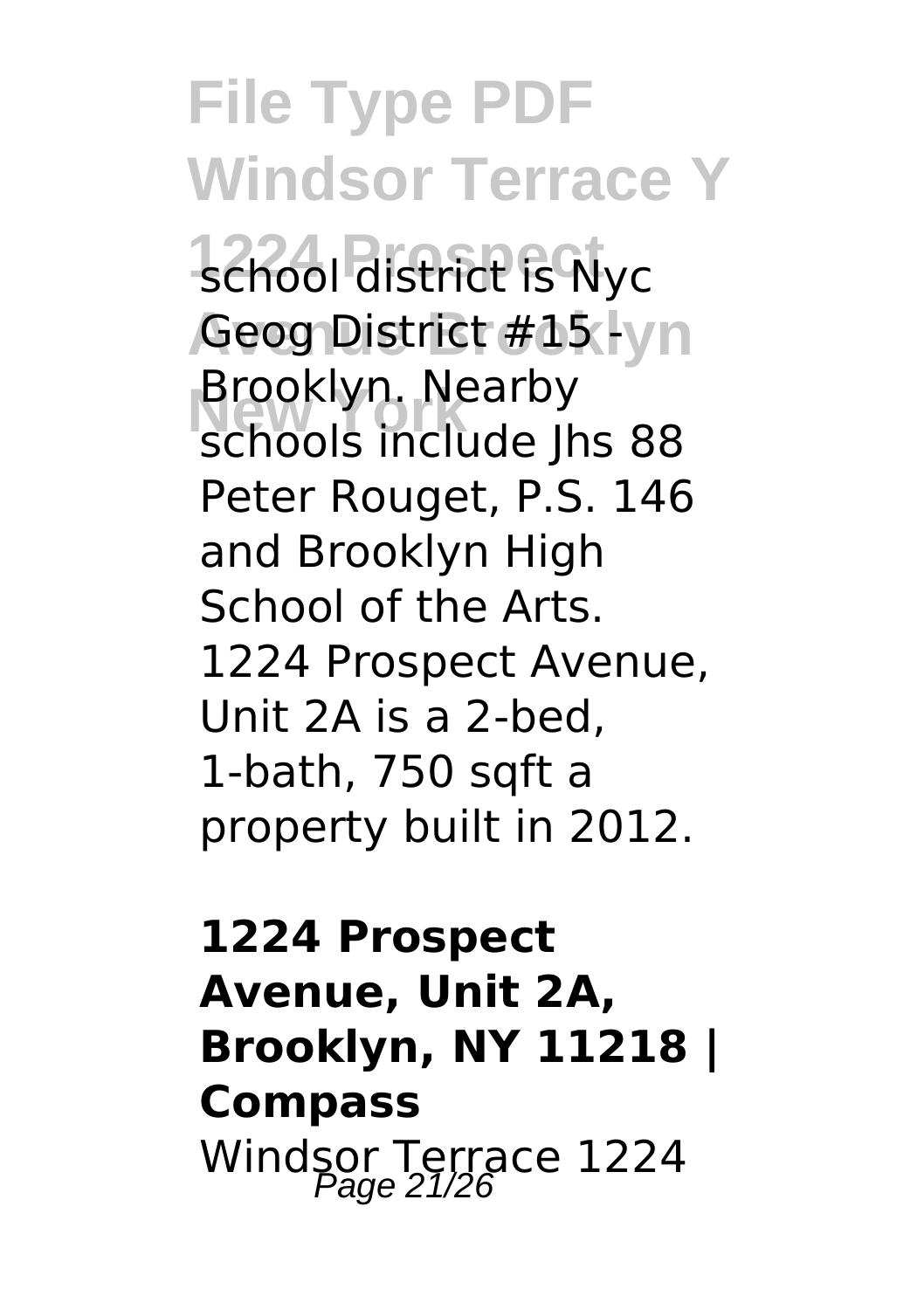**File Type PDF Windsor Terrace Y 1224 Prospect** Prospect Ave Brooklyn, **AY 11218 (718)** bklyn **New York** brooklyn.org. North 407-6377 windsor@jcc-Williamsburg 14 Hope Street Brooklyn, NY 11211 (718) 407-6388 williamsburg@jccbrooklyn.org ©2020 Kings Bay Y ...

**JCC Brooklyn Summer Camp - JCC Brooklyn Summer Camp** Delivery & Pickup Options - 304 reviews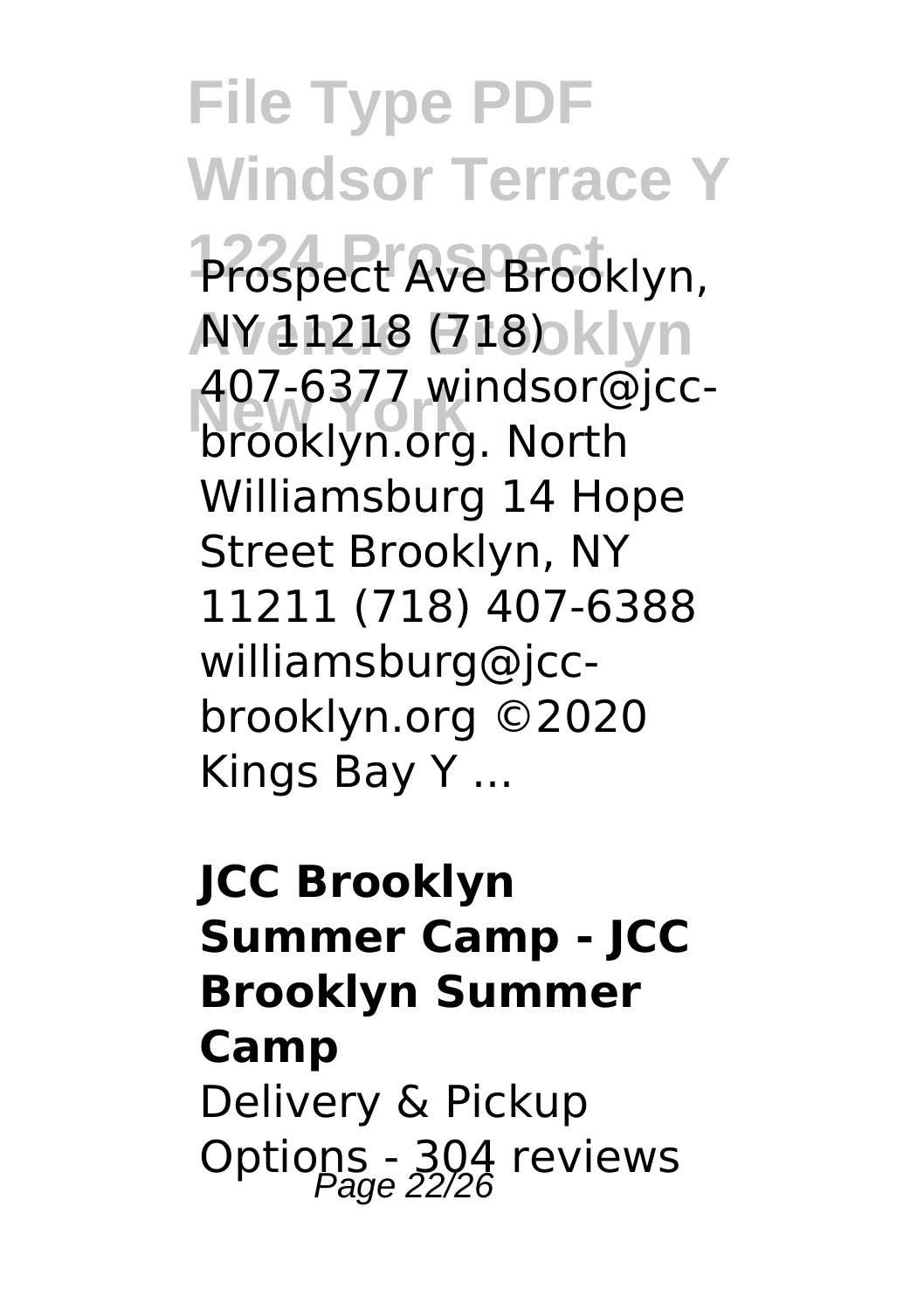**File Type PDF Windsor Terrace Y** of Krupa Grocery "My first experience trying **New York** during Covid. We got Krupa was takeout the arugula salad, country toast with ricotta, sweet basil pesto, and crispy prosciutto, spicy fried shrimp burger, and…

## **Krupa Grocery - Windsor Terrace - Brooklyn, NY** Search NJ Tax Assessment Records - Search by: Address,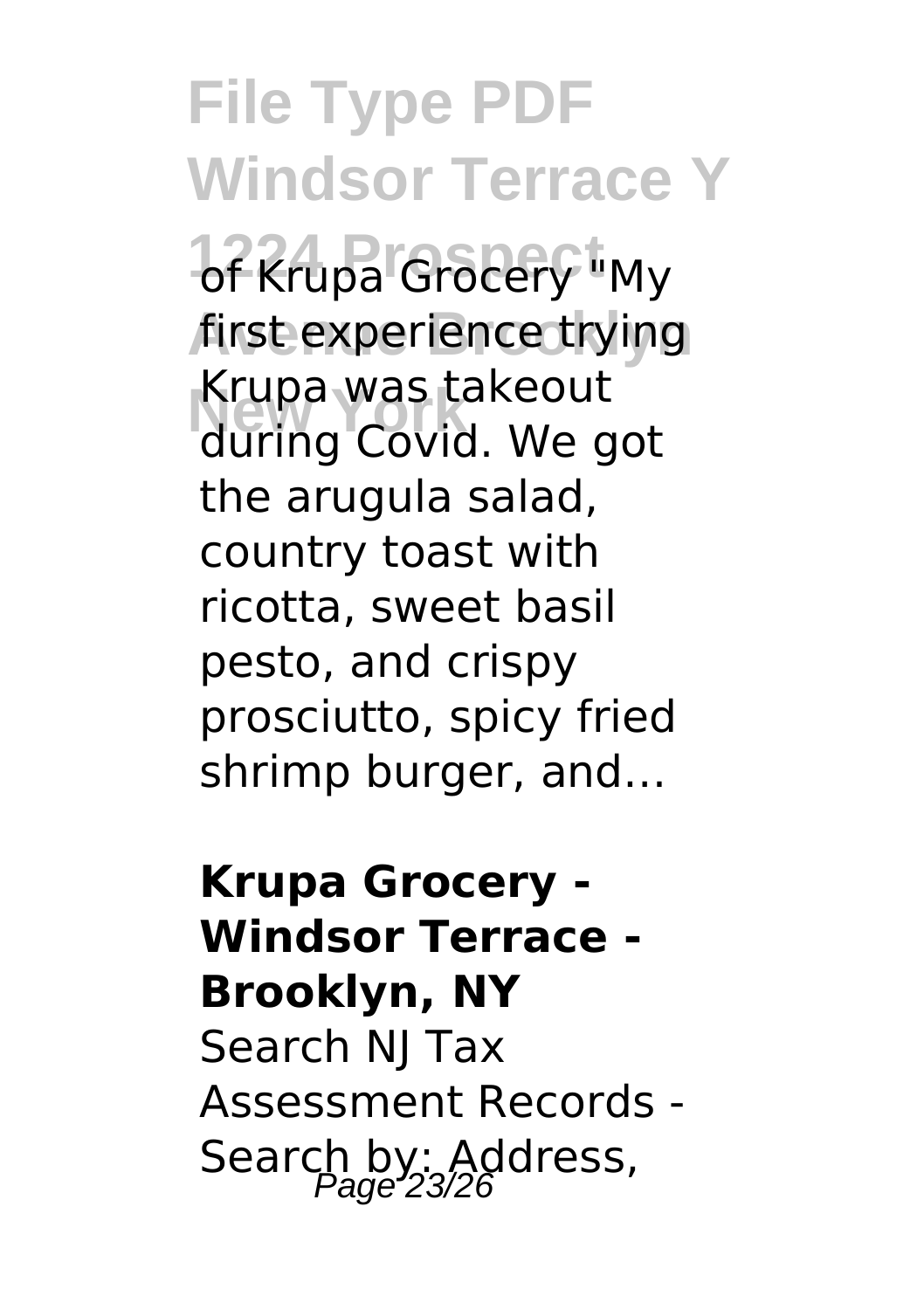**File Type PDF Windsor Terrace Y Block & Lot, Owners Aast Name B Deed lyn New York** Acreage, Absentee, Date, Sale Price, Taxes, Year Built and more.

## **NJPropertyRecords: Search NJ Tax Records & Assessment Data** IAC Keshet Brooklyn, Kings Bay Y at Windsor Terrace, 1224 Prospect Ave, Brooklyn: Hebrew immersion course for Hebrew speakers Dual- Page 24/26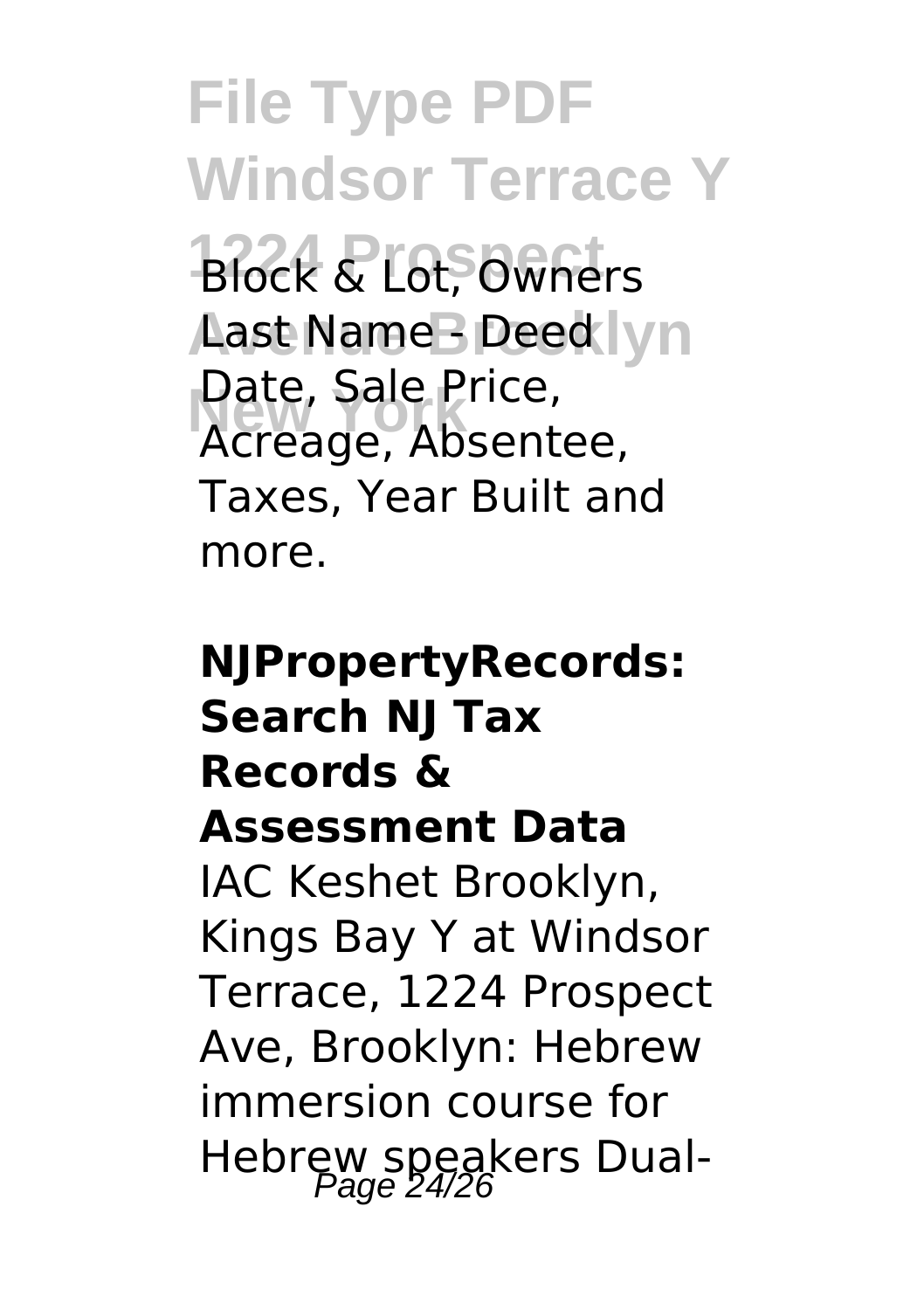# **File Type PDF Windsor Terrace Y**

language course for both Hebrew and non-**New York** What is Keshet? Keshet Hebrew speakers. is a unique and innovative after school program for children ages 4 and older bringing Hebrew language learning together with Israeli culture.

Copyright code: d41d8 cd98f00b204e9800998